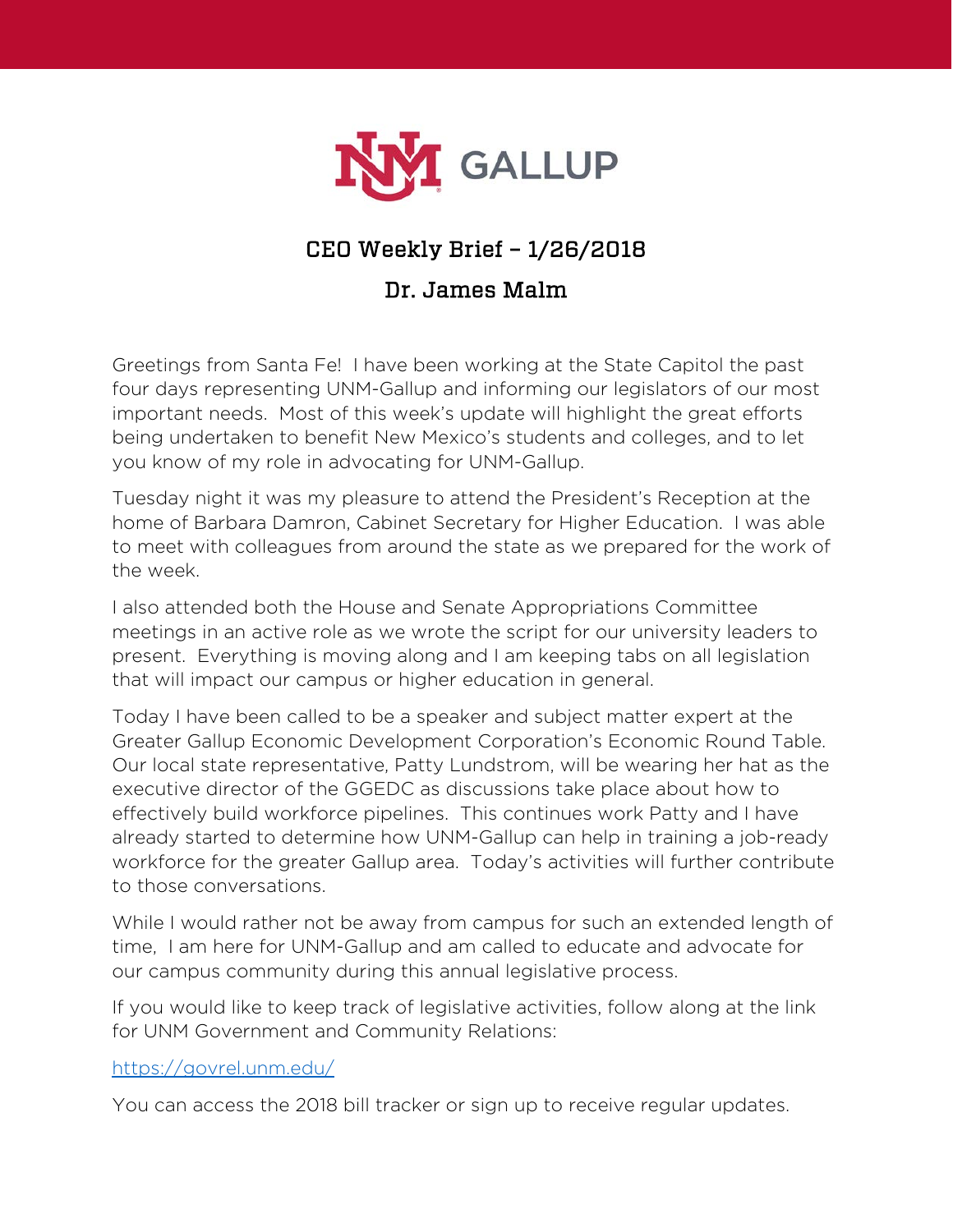

*Ceiling of the Rotunda in the NM State Capitol Building*

## CAMPUS/COMMUNITY

The Local Advisory Board met this past Tuesday and I shared with them the same Program and Service Prioritization plan that was presented at the Campus Convocation earlier this month. As was originally reported, this is a data-driven and positive process that will help us scientifically prioritize everything we do inside and outside the classroom. This will then allow us to reinforce and reinvest in areas that are demonstrating strong fiscal efficiency and mission effectiveness, as well as give us insight into areas that may need restructuring in order to reach maximum potential. This is not to be confused with academic program review processes we already have in place.

To date, this plan has been presented campus-wide at the Convocation, to incoming UNM President Garnett Stokes and to our Local Advisory Board. You may see some articles in the media as reports from the board meeting are published. Next will be a presentation to the Faculty Senate. At the heart of all successful reprioritization efforts is transparency, collaboration, open-door decision-making and a unified approach. We will achieve all of these as we take a close look at everything we do at UNM-Gallup. UNM-Gallup has a 50 year history of excellence and it is our responsibility to do well and not risk mediocrity.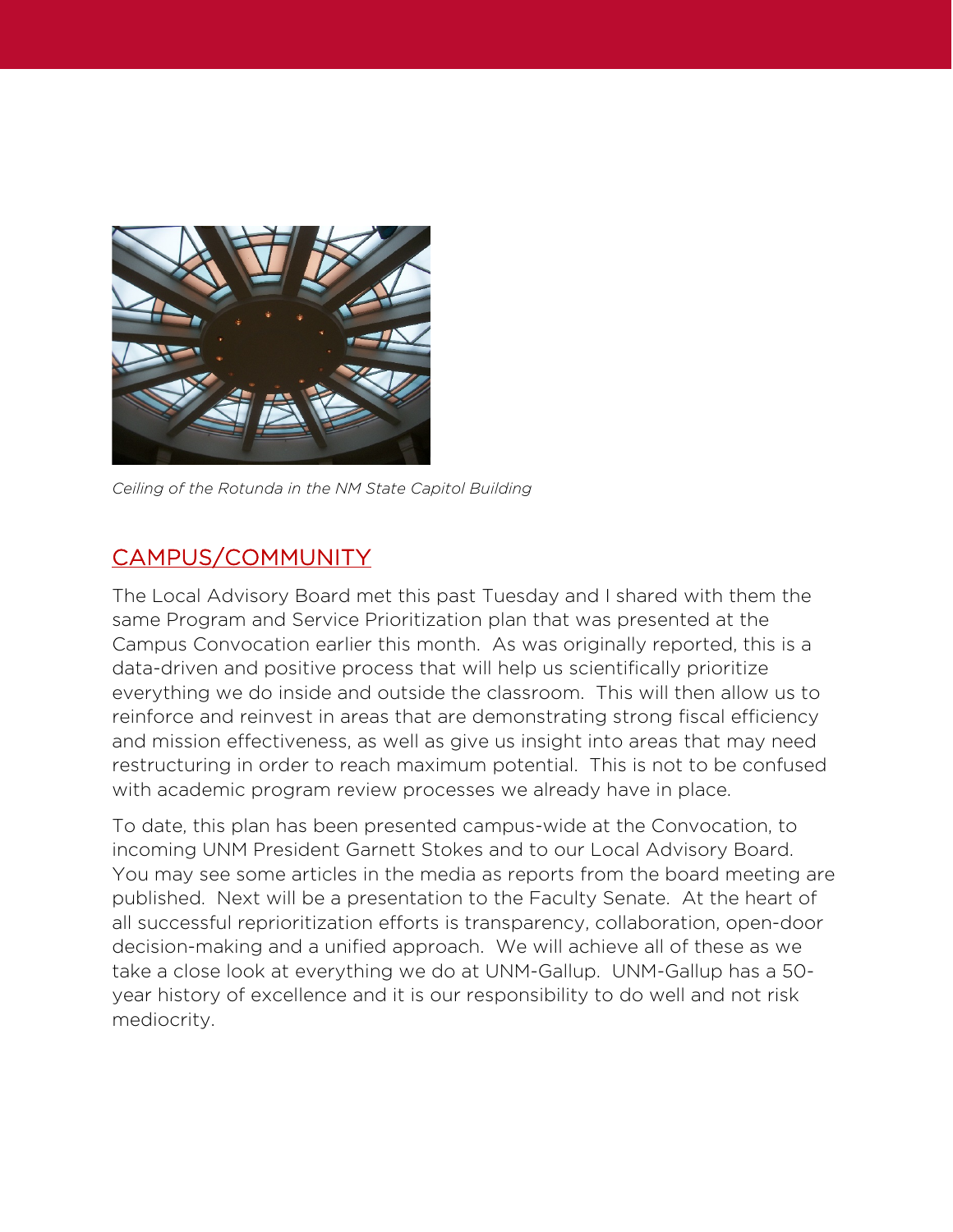

Ralph Richards **Olin Kieyoomia** Gerald O'Hara Priscilla Smith

*Local Board Members*

# FACULTY/STAFF

There have been some questions regarding travel policies in light of our budget limitations. The only travel that will currently be approved must be essential to the workings of the university. You may not use your personal vehicle for these trips and request mileage reimbursement. Campus fleet vehicles must be used as this is a more affordable option.

Voluntary and non-essential travel will not be allowed and all are asked to temporarily postpone such travel until later notice.

### **STUDENTS**

This is hot off the press! It was my pleasure to have breakfast this morning with Laura Jijon, Director of our Adult Education Program, who let me know that two of her students are being honored in the Rotunda of the State Capitol as "Adult Students of the Year." These great students are being recognized at the state level for achieving academic excellence in the face of great adversity. I congratulate the ABE program and the perseverance of these students for succeeding against overwhelming odds. Stay tuned for more information about this award and a spotlight on these great members of our UNM-G community.